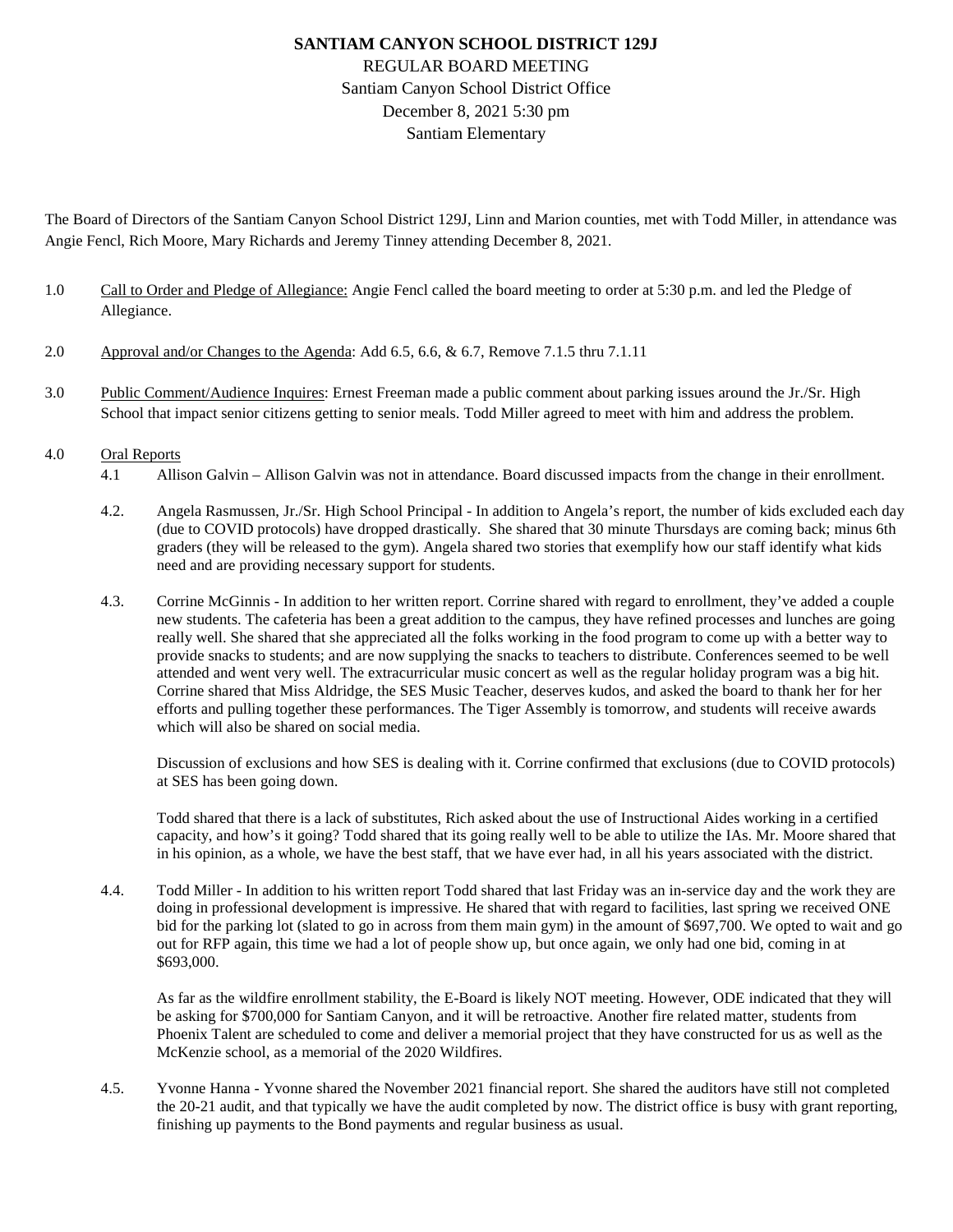### 5.0 Consent Agenda:

A motion was made by Rich Moore to accept the consent agenda including the minutes of the November 10, 2021 regular board meeting, as well as the November Expenditures; Mary Richards seconded, the motion passed 4-0.

#### 6.0 Action Items:

- 6.1. Approval of purchase of plasma cutter, Angie Fencl made the motion to select ArcLight Dynamics for the purchase of the plasma cutter, Rich Moore seconded the motion, it passed 4-0.
- 6.2. Award CTE Shop Roof Contract. Rich Moore moved to award the CTE Shop roof contract to Pacific Tech Construction, Angie Fencl seconded, the motion passed 4-0.
- 6.3 Appoint Board Members to Bargaining Team. Rich Moore made a motion for Mary Richards and Jeremy Tinney to serve on the Bargaining Team. Angie Fencl seconded, the motion passed 4-0.
- 6.4 Approve Intergovernmental Agreement with Linn County for Emergency Shelter. Angie Fencl made a motion to accept Intergovernmental Agreement with Linn County for an Emergency Shelter, Mary Richards seconded, the motion passed 4-0.
- 6.5 Accept the resignation of Samantha Guerra.
- 6.6 Accept the resignation of Mireya Lopez.
- 6.7 Approve the re-hire of Jeanyne James for SES Instructional Aide.

Mary Richards made a motion to accept the resignations of both Samantha Guerra and Mireya Lopez, and the re-hiring of Jeanyne James as an Instructional Aide, Angie Fencl seconded, the motion passed 4-0.

## 7.0 Information Items Discussion:

- 7.1. First Reading of Policies
	- 7.1.1. AC Nondiscrimination
	- 7.1.2. AC-AR Discrimination Complaint Procedure
	- 7.1.3. ACB Every Student Belongs
	- 7.1.4. ACB-AR Bias Incident Complaint Procedure
	- 7.1.5. GBA Equal Employment Opportunity
	- 7.1.12. IB Freedom of Expression
	- 7.1.13. IGBHA Alternative Education Programs
	- 7.1.14. IGBI Bilingual Education
	- 7.1.15. JFC Student Conduct
	- 7.1.16. JFCJ Weapons in the Schools

The board agreed to remove 7.1.6 thru 7.1.11 from discussion items for the evening. Mary Richards suggested adding name, address, phone number, and e-mail to all complaint forms. The board discussed 7.1.1 thru 7.1.16 at length and then later discussed how to best proceed with finalization of these policies and possible changes. Options were discussed to review at the next meeting or possibly holding a special session to discuss more in-depth the OSBA proposed revisions. More discussion is needed prior to finalizing these policy changes. It was discussed to add the verbiage of "as defined by law" to define "symbols of hate" in ACB, Every Student Belongs.

- 7.2. 2020-2021 SIA Annual Report, Todd shared the various activities that were implemented with the SIA funds. He shared a recap spreadsheet that outlined the activities. He shared that all that was outlined had been implemented by the end of the 20-21 school year. This grant has been very positive to meet the goals we have for our schools.
- 7.3. Live Streaming Board Meetings Beginning January 2022 Live Streaming will be run through YouTube. The links will be found on our agenda as well as on our website under "Resources".
- 8.0 Items for the Next Meeting/s:
	- 8.1. Next Regular Meeting Date: January 12, 5:30 p.m. at Santiam Elementary.
- 9.0 Executive Session, (ORS 192.660(2)(d)) To conduct deliberations with persons designated to carry on labor negotiations.